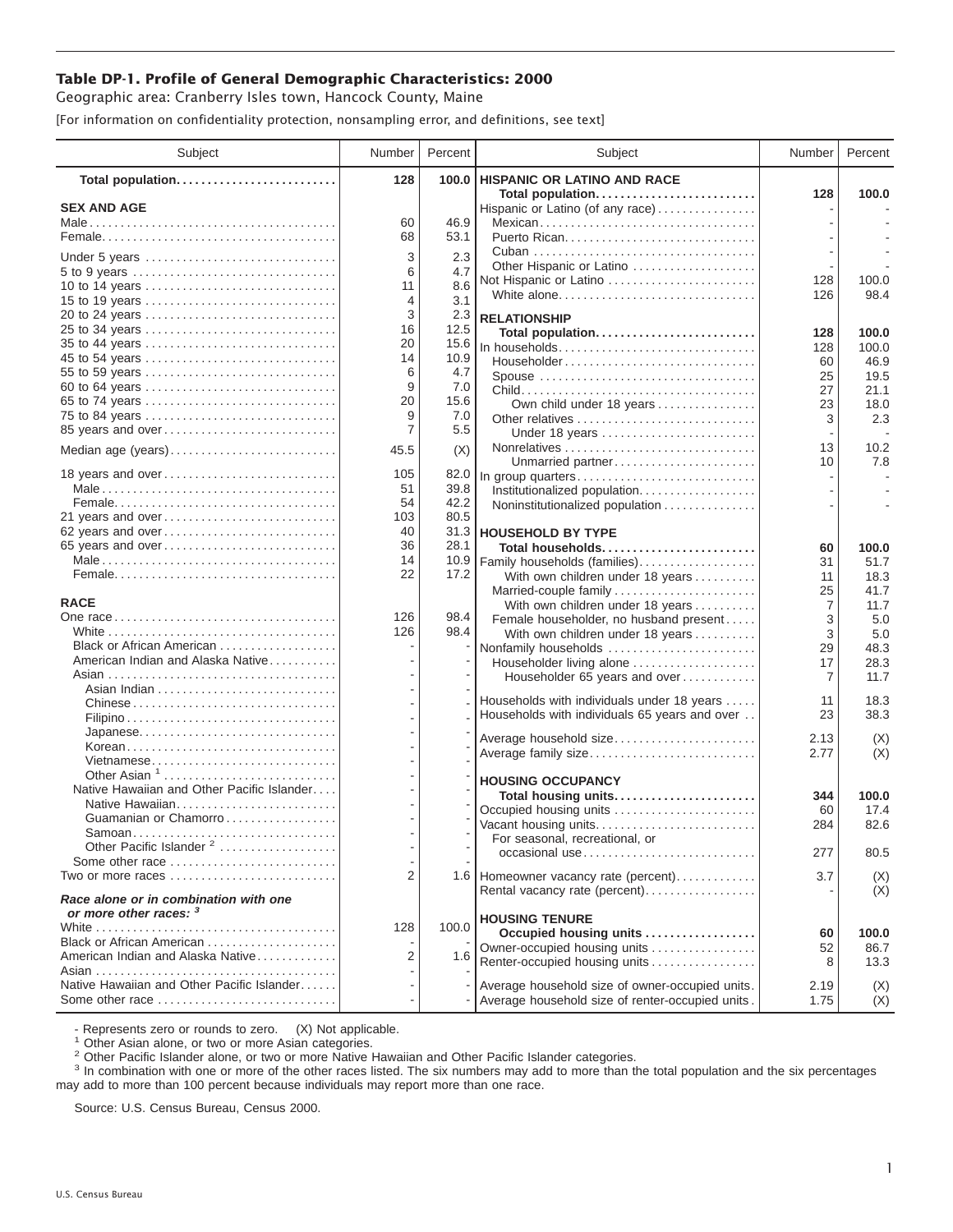## **Table DP-2. Profile of Selected Social Characteristics: 2000**

Geographic area: Cranberry Isles town, Hancock County, Maine

[Data based on a sample. For information on confidentiality protection, sampling error, nonsampling error, and definitions, see text]

| Subject                                                                     | Number         | Percent     | Subject                                                            | Number         | Percent      |
|-----------------------------------------------------------------------------|----------------|-------------|--------------------------------------------------------------------|----------------|--------------|
| <b>SCHOOL ENROLLMENT</b>                                                    |                |             | <b>NATIVITY AND PLACE OF BIRTH</b>                                 |                |              |
| Population 3 years and over                                                 |                |             | Total population                                                   | 128            | 100.0        |
| enrolled in school                                                          | 17             |             |                                                                    | 126            | 98.4         |
| Nursery school, preschool                                                   |                |             | Born in United States                                              | 125            | 97.7         |
| Kindergarten<br>Elementary school (grades 1-8)                              | 13             | 76.5        | State of residence<br>Different state                              | 81<br>44       | 63.3<br>34.4 |
| High school (grades 9-12)                                                   | $\overline{2}$ | 11.8        | Born outside United States                                         | 1              | 0.8          |
| College or graduate school                                                  | 2              |             |                                                                    | 2              | 1.6          |
|                                                                             |                |             | Entered 1990 to March 2000                                         |                |              |
| <b>EDUCATIONAL ATTAINMENT</b>                                               |                |             | Naturalized citizen                                                | $\overline{2}$ | 1.6          |
| Population 25 years and over                                                | 108            | 100.0       |                                                                    |                |              |
| Less than 9th grade                                                         | 11             | 10.2        | <b>REGION OF BIRTH OF FOREIGN BORN</b>                             |                |              |
| 9th to 12th grade, no diploma                                               | 8              | 7.4<br>28.7 | Total (excluding born at sea)                                      | 2              | 100.0        |
| High school graduate (includes equivalency)<br>Some college, no degree      | 31<br>23       | 21.3        |                                                                    | $\overline{2}$ | 100.0        |
| Associate degree                                                            | 3              | 2.8         |                                                                    |                |              |
| Bachelor's degree                                                           | 29             | 26.9        |                                                                    |                |              |
| Graduate or professional degree                                             | 3              | 2.8         |                                                                    |                |              |
| Percent high school graduate or higher                                      | 82.4           | (X)         | Northern America                                                   |                |              |
| Percent bachelor's degree or higher                                         | 29.6           | (X)         |                                                                    |                |              |
|                                                                             |                |             | <b>LANGUAGE SPOKEN AT HOME</b>                                     |                |              |
| <b>MARITAL STATUS</b>                                                       |                |             | Population 5 years and over                                        | 128            | 100.0        |
| Population 15 years and over                                                | 115            | 100.0       | English only                                                       | 123            | 96.1         |
| Never married                                                               | 29             | 25.2        | Language other than English<br>Speak English less than "very well" | 5<br>2         | 3.9<br>1.6   |
| Now married, except separated                                               | 54             | 47.0        |                                                                    | $\overline{2}$ | 1.6          |
| Separated                                                                   | 2<br>12        | 1.7<br>10.4 | Speak English less than "very well"                                | 2              | 1.6          |
|                                                                             | 8              | 7.0         | Other Indo-European languages                                      | $\overline{2}$ | 1.6          |
|                                                                             | 18             | 15.7        | Speak English less than "very well"                                |                |              |
|                                                                             | 9              | 7.8         | Asian and Pacific Island languages                                 |                |              |
|                                                                             |                |             | Speak English less than "very well"                                |                |              |
| <b>GRANDPARENTS AS CAREGIVERS</b>                                           |                |             | <b>ANCESTRY (single or multiple)</b>                               |                |              |
| Grandparent living in household with<br>one or more own grandchildren under |                |             | Total population                                                   | 128            | 100.0        |
| 18 years                                                                    |                |             | Total ancestries reported                                          | 159            | 124.2        |
| Grandparent responsible for grandchildren                                   |                |             |                                                                    |                |              |
|                                                                             |                |             |                                                                    | 5              |              |
| <b>VETERAN STATUS</b>                                                       |                |             |                                                                    | 4              | 3.9<br>3.1   |
| Civilian population 18 years and over                                       | 113            | 100.0       |                                                                    | 56             | 43.8         |
| Civilian veterans                                                           | 23             | 20.4        | French (except Basque) <sup>1</sup>                                | 6              | 4.7          |
| <b>DISABILITY STATUS OF THE CIVILIAN</b>                                    |                |             | French Canadian <sup>1</sup>                                       |                |              |
| NONINSTITUTIONALIZED POPULATION                                             |                |             |                                                                    | 8              | 6.3          |
| Population 5 to 20 years                                                    | 17             | 100.0       |                                                                    |                |              |
| With a disability                                                           | 2              | 11.8        |                                                                    | 24             | 18.8         |
| Population 21 to 64 years                                                   | 72             | 100.0       |                                                                    | 9              | 7.0          |
| With a disability                                                           | 7              | 9.7         |                                                                    |                |              |
| Percent employed                                                            | 57.1           | (X)         | Norwegian                                                          |                |              |
|                                                                             | 65             | 90.3        |                                                                    | 1              | 0.8          |
|                                                                             | 81.5           | (X)         |                                                                    |                |              |
| Population 65 years and over                                                | 39             | 100.0       |                                                                    |                |              |
| With a disability                                                           | 13             | 33.3        |                                                                    | 8              | 6.3          |
| <b>RESIDENCE IN 1995</b>                                                    |                |             |                                                                    |                |              |
| Population 5 years and over                                                 | 128            | 100.0       | Subsaharan African                                                 |                |              |
| Same house in 1995                                                          | 85             | 66.4        |                                                                    | 6              | 4.7          |
| Different house in the U.S. in 1995                                         | 43             | 33.6        |                                                                    |                |              |
| Same county                                                                 | 25             | 19.5        |                                                                    |                |              |
|                                                                             | 18             | 14.1        | United States or American                                          | 8              | 6.3          |
| Different state                                                             | 3<br>15        | 11.7        | West Indian (excluding Hispanic groups)                            | 5              | 3.9          |
| Elsewhere in 1995                                                           |                |             | Other ancestries                                                   | 19             | 14.8         |
|                                                                             |                |             |                                                                    |                |              |

-Represents zero or rounds to zero. (X) Not applicable. 1 The data represent a combination of two ancestries shown separately in Summary File 3. Czech includes Czechoslovakian. French includes Alsatian. French Canadian includes Acadian/Cajun. Irish includes Celtic.

Source: U.S. Bureau of the Census, Census 2000.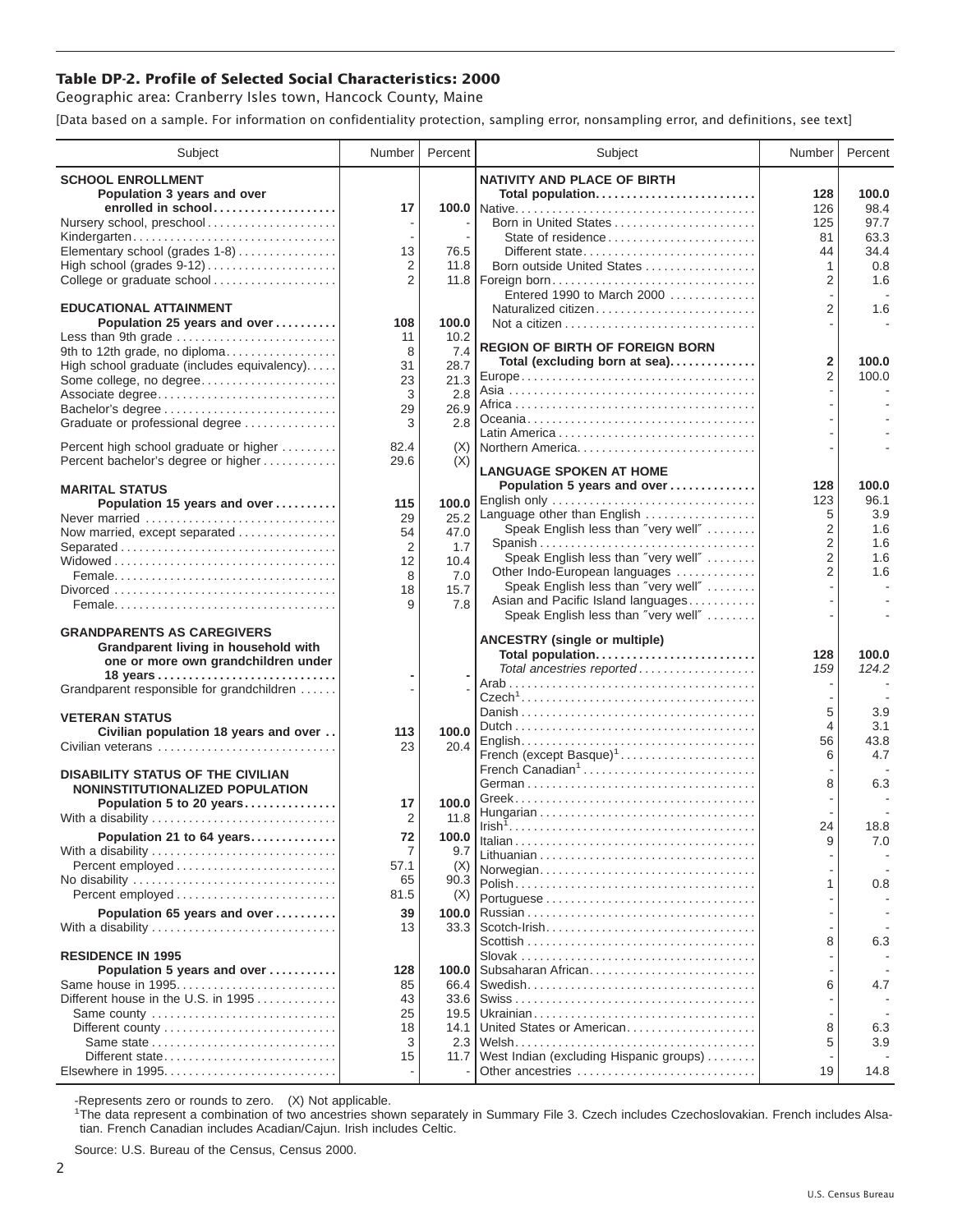## **Table DP-3. Profile of Selected Economic Characteristics: 2000**

Geographic area: Cranberry Isles town, Hancock County, Maine [Data based on a sample. For information on confidentiality protection, sampling error, nonsampling error, and definitions, see text]

| Subject                                                                            | Number                  | Percent | Subject                                                                                | Number                   | Percent |
|------------------------------------------------------------------------------------|-------------------------|---------|----------------------------------------------------------------------------------------|--------------------------|---------|
| <b>EMPLOYMENT STATUS</b>                                                           |                         |         | <b>INCOME IN 1999</b>                                                                  |                          |         |
| Population 16 years and over                                                       | 114                     | 100.0   | Households                                                                             | 69                       | 100.0   |
| In labor force                                                                     | 64                      |         | 56.1 Less than \$10,000                                                                | 7                        | 10.1    |
| Civilian labor force                                                               | 64                      |         |                                                                                        | 4                        | 5.8     |
| Employed                                                                           | 62                      |         |                                                                                        | 15                       | 21.7    |
|                                                                                    | $\overline{2}$          |         |                                                                                        |                          |         |
|                                                                                    |                         |         |                                                                                        | 4                        | 5.8     |
| Percent of civilian labor force                                                    | 3.1                     |         | $(X)$ \\ \$35,000 to \$49,999                                                          | 14                       | 20.3    |
|                                                                                    |                         |         | \$50,000 to \$74,999                                                                   | 15                       | 21.7    |
| Not in labor force                                                                 | 50                      |         |                                                                                        | 7                        | 10.1    |
| Females 16 years and over                                                          | 54                      | 100.0   | \$100,000 to \$149,999                                                                 | 1                        | 1.4     |
| In labor force $\dots\dots\dots\dots\dots\dots\dots\dots\dots\dots\dots\dots\dots$ | 29                      | 53.7    | \$150,000 to \$199,999                                                                 | $\overline{2}$           | 2.9     |
| Civilian labor force                                                               | 29                      | 53.7    | \$200,000 or more                                                                      |                          |         |
| Employed                                                                           | 27                      | 50.0    | Median household income (dollars)                                                      | 39,063                   | (X)     |
|                                                                                    |                         |         |                                                                                        |                          |         |
| Own children under 6 years                                                         |                         |         | With earnings                                                                          | 49                       | 71.0    |
| All parents in family in labor force                                               |                         |         | Mean earnings (dollars) <sup>1</sup>                                                   | 38,571                   | (X)     |
|                                                                                    |                         |         | With Social Security income                                                            | 24                       | 34.8    |
| <b>COMMUTING TO WORK</b>                                                           |                         |         | Mean Social Security income (dollars) <sup>1</sup>                                     | 10,450                   | (X)     |
| Workers 16 years and over                                                          | 61                      | 100.0   | With Supplemental Security Income                                                      | 2                        | 2.9     |
| Car, truck, or van - - drove alone                                                 | 24                      | 39.3    | Mean Supplemental Security Income                                                      |                          |         |
| Car, truck, or van - - carpooled                                                   | 7                       | 11.5    | $\text{(dollars)}^1 \dots \dots \dots \dots \dots \dots \dots \dots \dots \dots \dots$ | 4,200                    | (X)     |
| Public transportation (including taxicab)                                          | 8                       |         | 13.1 With public assistance income                                                     | 2                        | 2.9     |
|                                                                                    | 18                      | 29.5    | Mean public assistance income $(dollars)^1 \ldots$ .                                   | 400                      | (X)     |
| Other means                                                                        | 4                       |         | 6.6 With retirement income                                                             | 18                       | 26.1    |
| Worked at home                                                                     |                         |         | Mean retirement income (dollars) <sup>1</sup>                                          | 25,061                   | (X)     |
| Mean travel time to work $(minutes)^1$                                             | 13.4                    | (X)     |                                                                                        |                          |         |
|                                                                                    |                         |         | Families                                                                               | 35                       | 100.0   |
| <b>Employed civilian population</b>                                                |                         |         | Less than \$10,000                                                                     | 2                        | 5.7     |
| 16 years and over                                                                  | 62                      |         |                                                                                        | 1                        | 2.9     |
| <b>OCCUPATION</b>                                                                  |                         |         | \$15,000 to \$24,999                                                                   | 6                        | 17.1    |
| Management, professional, and related                                              |                         |         |                                                                                        | $\overline{2}$           | 5.7     |
| occupations                                                                        | 19                      |         |                                                                                        | $\overline{7}$           | 20.0    |
| Service occupations                                                                | 7                       |         |                                                                                        | 13                       | 37.1    |
| Sales and office occupations                                                       | 6                       |         | $9.7$ \\ \$75,000 to \$99,999                                                          | 4                        | 11.4    |
| Farming, fishing, and forestry occupations                                         | 18                      |         |                                                                                        |                          |         |
| Construction, extraction, and maintenance                                          |                         |         | \$150,000 to \$199,999                                                                 |                          |         |
|                                                                                    |                         |         |                                                                                        |                          |         |
| occupations                                                                        | 11                      |         | 17.7 \$200,000 or more                                                                 |                          |         |
| Production, transportation, and material moving                                    |                         |         | Median family income (dollars)                                                         | 49,688                   | (X)     |
|                                                                                    | 1                       | 1.6     | Per capita income (dollars) <sup>1</sup>                                               | 23,872                   | (X)     |
|                                                                                    |                         |         | Median earnings (dollars):                                                             |                          |         |
| <b>INDUSTRY</b>                                                                    |                         |         | Male full-time, year-round workers                                                     | 29.688                   |         |
| Agriculture, forestry, fishing and hunting,                                        |                         |         |                                                                                        |                          | (X)     |
|                                                                                    | 20                      | 32.3    | Female full-time, year-round workers                                                   | 30,625                   | (X)     |
|                                                                                    | 6                       | 9.7     |                                                                                        | Number                   | Percent |
| Manufacturing                                                                      | 6                       | 9.7     |                                                                                        | below                    | below   |
| Wholesale trade                                                                    | $\overline{\mathbf{c}}$ | 3.2     |                                                                                        | poverty                  | poverty |
| Retail trade                                                                       | 3                       | 4.8     |                                                                                        |                          |         |
| Transportation and warehousing, and utilities                                      | 6                       | 9.7     | Subject                                                                                | level                    | level   |
|                                                                                    | 1                       | 1.6     |                                                                                        |                          |         |
| Finance, insurance, real estate, and rental and                                    |                         |         | <b>POVERTY STATUS IN 1999</b>                                                          |                          |         |
| $leasing \ldots \ldots \ldots \ldots \ldots \ldots \ldots \ldots \ldots \ldots$    | 2                       | 3.2     | Families                                                                               | 2                        | 5.7     |
| Professional, scientific, management, adminis-                                     |                         |         | With related children under 18 years                                                   |                          |         |
| trative, and waste management services                                             | 4                       | 6.5     | With related children under 5 years                                                    |                          |         |
| Educational, health and social services                                            | 2                       | 3.2     |                                                                                        |                          |         |
| Arts, entertainment, recreation, accommodation                                     |                         |         | Families with female householder, no                                                   |                          |         |
| and food services                                                                  | 5                       | 8.1     | husband present                                                                        |                          |         |
| Other services (except public administration)                                      | $\overline{c}$          |         | 3.2 With related children under 18 years                                               |                          |         |
| Public administration                                                              | 3                       | 4.8     | With related children under 5 years                                                    |                          |         |
|                                                                                    |                         |         |                                                                                        |                          |         |
| <b>CLASS OF WORKER</b>                                                             |                         |         | Individuals                                                                            | 17                       | 13.3    |
| Private wage and salary workers                                                    | 20                      |         | 32.3   18 years and over                                                               | 17                       | 15.0    |
| Government workers                                                                 | 9                       | 14.5    |                                                                                        | 11                       | 28.2    |
|                                                                                    |                         |         | 65 years and over                                                                      |                          |         |
| Self-employed workers in own not incorporated                                      |                         |         | Related children under 18 years                                                        | $\overline{\phantom{a}}$ |         |
|                                                                                    | 33                      | 53.2    | Related children 5 to 17 years                                                         | $\overline{\phantom{a}}$ |         |
| Unpaid family workers                                                              |                         |         | Unrelated individuals 15 years and over                                                | 14                       | 26.9    |

-Represents zero or rounds to zero. (X) Not applicable.

<sup>1</sup>If the denominator of a mean value or per capita value is less than 30, then that value is calculated using a rounded aggregate in the numerator. See text.

Source: U.S. Bureau of the Census, Census 2000.